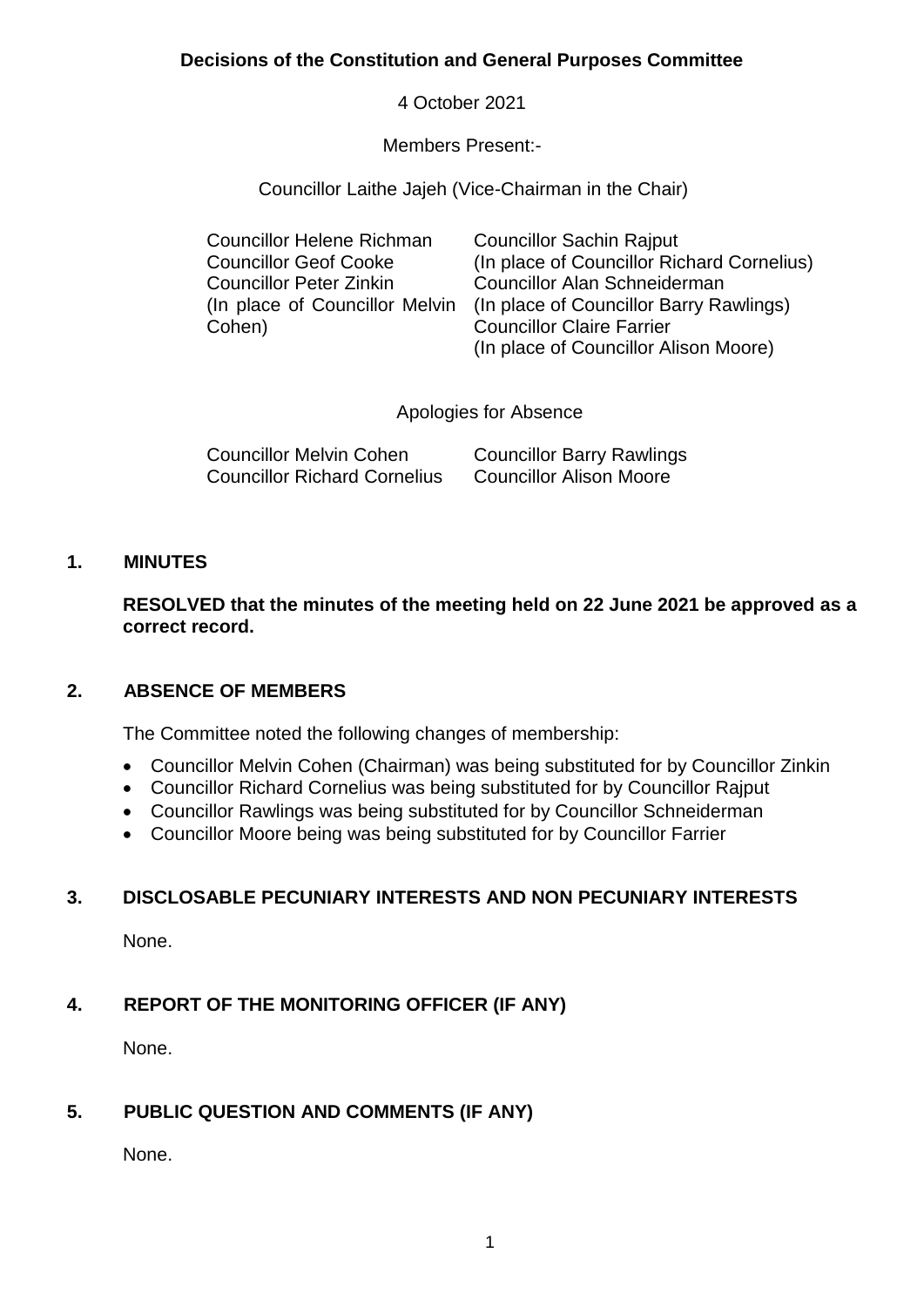# **6. MEMBERS ITEM (IF ANY)**

None.

# **7. ELECTORAL SERVICES OVERVIEW REPORT**

The Chief Executive and Returning Officer, John Hooton, and the Head of Electoral Services, John Bailey, introduced the report which provided an update on the activities of Barnet's Electoral Services Team throughout 2020 and 2021 (to date) and reports on Barnet's delivery of the Mayor of London and London Assembly elections (and two local by-elections) on 6 May 2021.

A Member questioned whether Electoral Services would do anything addition to circulating poll cards in the lead up to the 2022 local election to inform electors of the new polling places. The Head of Electoral Services advised the Committee that evidence from the election which took place in May 2021 was that the poll card was very effective and the additional effort for bespoke communications had not been justified. Electoral Services would put resources into make sure that the borough-wide publicity about the polling place changes was as effective as possible because so many electors are likely to be affected.

## **RESOLVED that the Committee note the Electoral Services Overview Report attached at Appendix A.**

# **8. DRAFT PROPOSALS FOR NEW POLLING DISTRICTS AND POLLING PLACES**

The Chief Executive and Returning Officer, John Hooton, the Head of Electoral Services, John Bailey, and the Head of Assurance and Business Development, Emily Bowler, presented a report which set out draft proposals for new polling districts and polling places which would come into effect in May 2022 when the new ward boundaries come into effect.

The Committee noted that the proposals had already been subject to initial scrutiny by a cross party Member Reference Group. It was noted that the overall proposals were considered to have merit and any further representations from the Groups could be made as part of the consultation process.

Officers were requested to consider road safety issues as part of their post-consultation review of proposed polling place venues.

Responding to a question from the Committee, the Head of Electoral Services reported that officers were seeking to have an even distribution of polling places across wards.

**RESOLVED that the Committee note the Returning Officer's proposals, as detailed within Appendices 1 to 26, ahead of the six-week statutory public consultation that will take place between mid-October and December 2021.**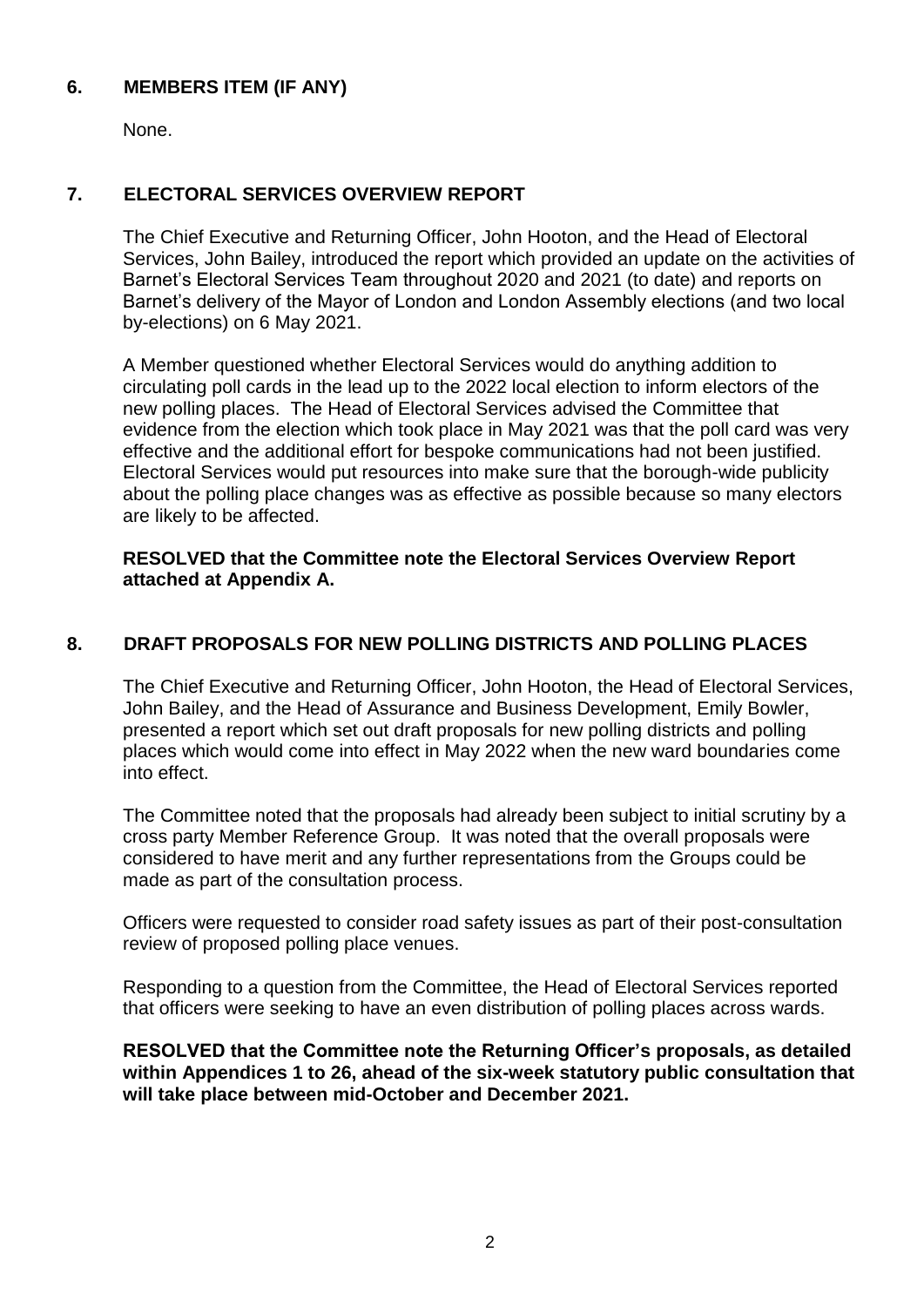# **9. IMPLEMENTING THE NEW WARDING ARRANGEMENTS FOR THE LONDON BOROUGH OF BARNET - PROJECT UPDATE (JUNE - SEPTEMBER 2021)**

The Chief Executive and Returning Officer, John Hooton, and the Head of Assurance and Business Development, Emily Bowler, presented a report which provided an update on the project to implement new ward boundaries which come in effect at the Local Government elections on 5 May 2022.

**RESOLVED that the Committee note the progress, since last reported to the Committee in June 2021, of the project to implement the new warding arrangements in Barnet including the work of the Cross-Party Reference Group which has enabled collaboration between Members and officers throughout the process.**

## **10. AMENDMENTS TO THE PAY POLICY STATEMENT AND ASSOCIATED POLICIES**

The Assistant Director Human Resources and Organisational Development, Jon Bell, presented a report which proposed an amendment to the Council's current Pay Policy Statement and the introduction of a Policy for Payments for Additional Responsibilities and Outstanding Contributions.

The Committee sought reassurance that the Policy would be applied consistently across the Council's directorates and services. Members were advised that managers would need to make a recommendation to a Chief Officer and the Assistant Director Human Resources and Organisational Development which would ensure some consistency in the approach. It was agreed that a report should be presented to a future meeting of the Committee on the application of the Policy.

## **RESOLVED that the Committee:**

- **1. Approve the Policy for Additional Payments and Outstanding Contributions attached at Appendix A.**
- **2. Approve the proposal to abolish the limits to Reward and Recognition payments.**
- **3. Agree amendments to the Council's 2021/22 Pay Policy Statement which reflect the changes in 1 and 2 above (as set out in Appendix B) and refer the Statement to Full Council for approval.**
- **4. Request that a report on the application of the Policy for Additional Payments and Outstanding Contributions be reported to a future meeting of the Committee.**

## **11. CONSTITUTION REVIEW**

**RESOLVED that the Committee:**

**1. Note the following amendments the Constitution Review report to be presented to Council:**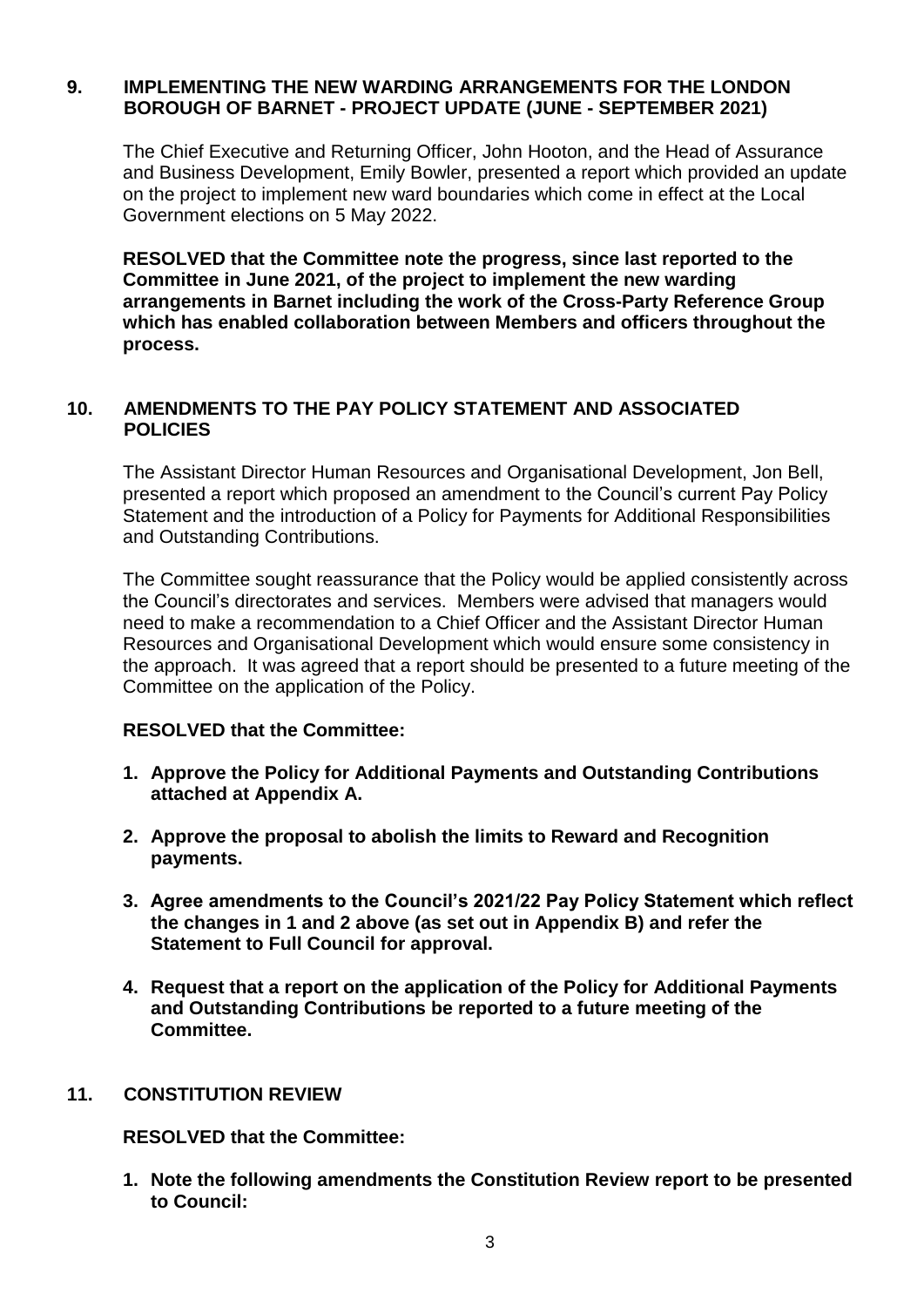| Section 1.2, Item 2                               | Add 'A, B and C' after Planning Committees.                                                                                                                                                                                                                                                                                                                                                                                                                     |
|---------------------------------------------------|-----------------------------------------------------------------------------------------------------------------------------------------------------------------------------------------------------------------------------------------------------------------------------------------------------------------------------------------------------------------------------------------------------------------------------------------------------------------|
| Section 1.2, Item 3                               | Delete 'chairman or' from the issue identified<br>column.                                                                                                                                                                                                                                                                                                                                                                                                       |
|                                                   | Amend the changes proposed column to delete<br>'Chairman' and replace with 'Monitoring Officer'                                                                                                                                                                                                                                                                                                                                                                 |
| Section 1.2, Item 4                               | Add 'request' to the issue identified column.                                                                                                                                                                                                                                                                                                                                                                                                                   |
|                                                   | Add 'request to' to the changes proposed column.                                                                                                                                                                                                                                                                                                                                                                                                                |
| Section 1.2, Item 8                               | Delete 'agreed' with 'indicated' in the issue<br>identified column.                                                                                                                                                                                                                                                                                                                                                                                             |
|                                                   | Delete 'theme' in the issue identified column.                                                                                                                                                                                                                                                                                                                                                                                                                  |
| Section 1.2, Items 15 and<br>16, Issue Identified | Delete 'Capital Strategy Board (CSB)' and replace<br>with 'senior officers'                                                                                                                                                                                                                                                                                                                                                                                     |
| Section 1.2, Item 22, Issue<br>Identified         | Delete existing wording and replace with:                                                                                                                                                                                                                                                                                                                                                                                                                       |
|                                                   | "In paragraph 8.4, it currently says CSG<br>Procurement will undertake financial assessments<br>for Procurements valued under the Find a Tender<br>thresholds of £189,330 for goods and services<br>and £4,733,252 for works. Under the Public<br>Contract Regulations 2015 there is no<br>requirement for financial assessments at these<br>lower values with the aim being to encourage<br>small and medium size enterprises to bid for<br>public contracts." |

**2. Recommend to Council that the Constitution be amended to incorporate the changes set out in the report and the amended versions attached at Appendices A to P subject to the following changes:**

| Appendices A and B<br>Article 2 (Members of the<br>Council (Councillors))<br>Members Rights to Speak at<br><b>Licensing Committees</b>       | Delete proposed new section which set out<br>Members rights to make representations on<br>licensing applications and speak at committees.<br>A comprehensive review of the Members<br>Licensing Code will be undertaken in consultation<br>with the Licensing Committee and will be reported<br>to a future meeting of the Committee. |
|----------------------------------------------------------------------------------------------------------------------------------------------|---------------------------------------------------------------------------------------------------------------------------------------------------------------------------------------------------------------------------------------------------------------------------------------------------------------------------------------|
| Appendices A and B<br>Article 2 (Members of the<br>Council (Councillors))<br><b>Members Rights to Refer</b><br><b>Matters to Parent Body</b> | Amend section 2.3 (e) to:<br>Refer to Planning Committees 'A, B and C' and<br>the 'Strategic' Planning Committee.                                                                                                                                                                                                                     |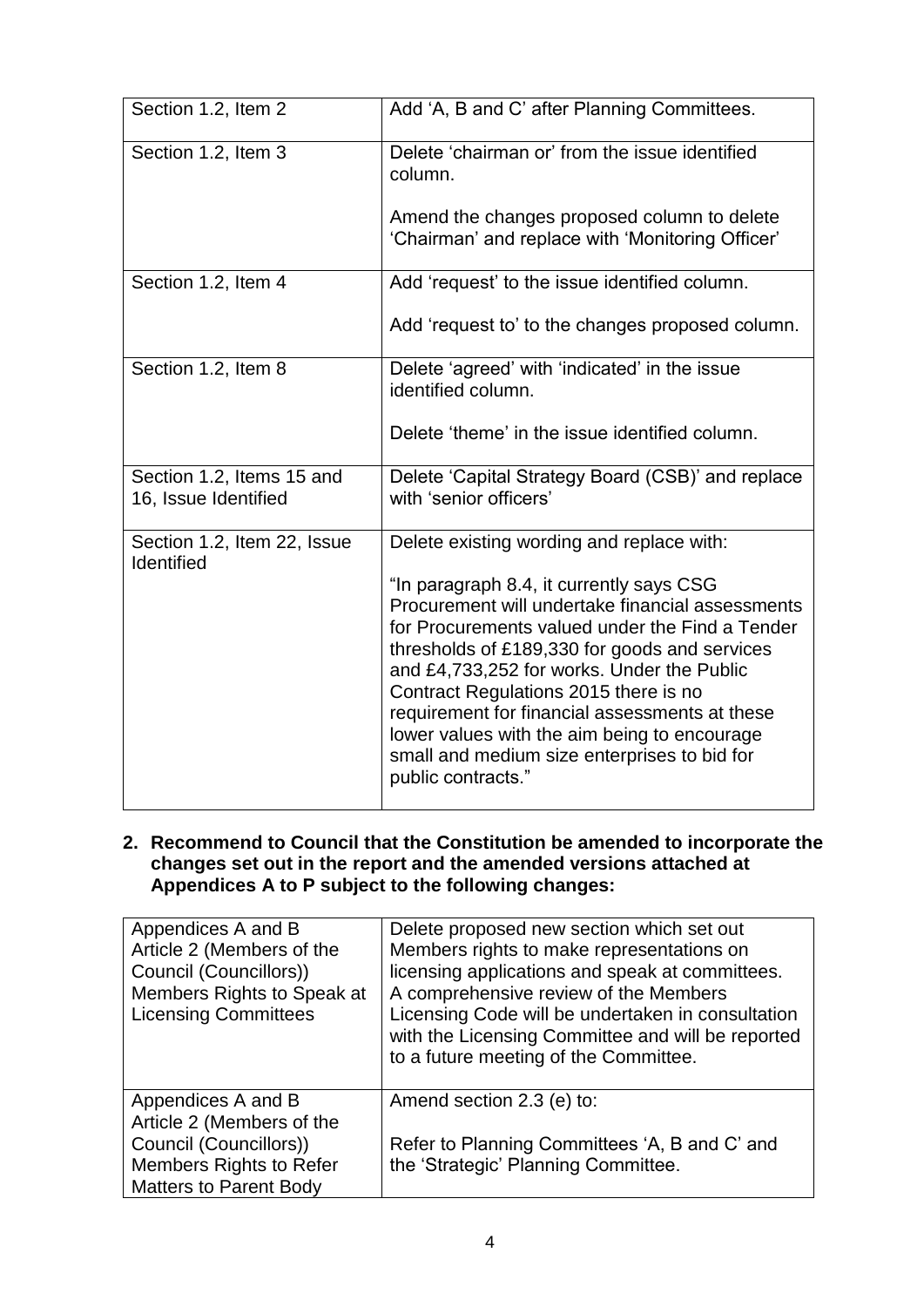| Appendices A and B<br>Article 2 (Members of the<br>Council (Councillors))<br>Members Rights to Refer<br><b>Matters to Parent Body</b> | Delete 'If there is a proposal to refer any matter to<br>the Planning Committee the referral must take<br>place before voting on the officers'<br>recommendations commences' as it is repetitious.<br>Amend section 2.3 (f) to:<br>Replace 'Chairman' with 'Monitoring Officer' and<br>add 'as soon as possible'<br>Replace 'area planning committees' with 'planning<br>committees' |
|---------------------------------------------------------------------------------------------------------------------------------------|--------------------------------------------------------------------------------------------------------------------------------------------------------------------------------------------------------------------------------------------------------------------------------------------------------------------------------------------------------------------------------------|
| Appendices A and B<br>(Members of the Council) -<br>Members Rights to Refer<br><b>Matters to Parent Body</b>                          | Amend section 2.3 (g) to:<br>Add 'request'                                                                                                                                                                                                                                                                                                                                           |
| Appendices K and L<br>(Financial Regulations)<br>Section 2.4 Budget<br>Management & Monitoring                                        | Amend section 2.4.4 to say:<br>Article 9 (Table of Chief Officers) details which<br>posts within the council are designated as Chief<br>Officer.                                                                                                                                                                                                                                     |
| Appendices K and L<br>(Financial Regulations)<br>Section 2.4 Budget<br>Management & Monitoring                                        | Amend section 2.4.6 to:<br>Delete 'at Capital Strategy Board' and replace<br>with 'by senior officers'                                                                                                                                                                                                                                                                               |
| Appendices K and L<br>(Financial Regulations)<br>Section 3.3 Assets                                                                   | Amend section 2.4.6 to:<br>Delete 'Capital Strategy Board'                                                                                                                                                                                                                                                                                                                           |
| Appendices M and O<br><b>Contract Procedure Rules</b><br>Section 4 Authorisation                                                      | Section 4.3:<br>Add 'Annual Procurement Forward'                                                                                                                                                                                                                                                                                                                                     |
| Appendices M and O<br><b>Contract Procedure Rules</b><br>Section 8 Acceptance                                                         | Section 8.4:<br>Delete 'by' and add 'by the following:'<br>Delete 'shall identify the relevant council officer(s)'<br>Delete the specific goods and works financial<br>values and replace with 'Find a Tender' threshold<br>for services/goods and works<br>Delete the 'Director of Finance' and replace with<br>'Director of Resources (Section 151 Officer)'                       |
| Appendices O and P<br><b>Members Allowances</b><br><b>Scheme</b>                                                                      | Withdrawn from the agenda with a request that<br>officers complete benchmarking and report back<br>to a future meeting of the Committee.                                                                                                                                                                                                                                             |